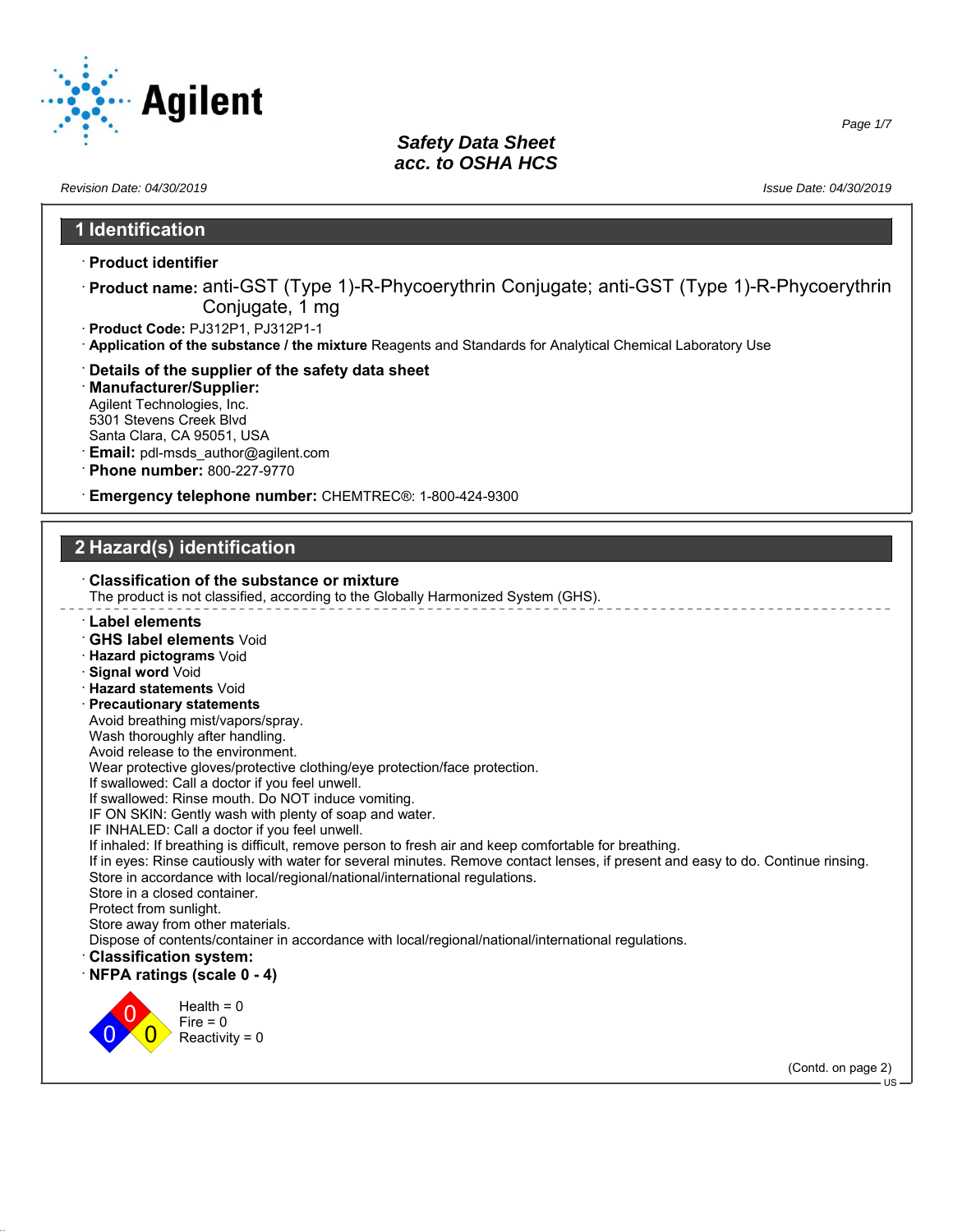*Revision Date: 04/30/2019 Issue Date: 04/30/2019*

(Contd. of page 1)

**Product name:** anti-GST (Type 1)-R-Phycoerythrin Conjugate; anti-GST (Type 1)-R-Phycoerythrin Conjugate, 1 mg

### · **HMIS-ratings (scale 0 - 4)**

 HEALTH FIRE **REACTIVITY** 0  $\overline{0}$  $\boxed{0}$  $Health = 0$  $Fire = 0$ Reactivity =  $0$ 

· **Other hazards**

· **Results of PBT and vPvB assessment**

· **PBT:** Not applicable.

· **vPvB:** Not applicable.

### **3 Composition/information on ingredients**

· **Chemical characterization: Mixtures**

- · **Description:** Mixture of the substances listed below with nonhazardous additions.
- · **Dangerous components:** Void

### **4 First-aid measures**

- · **Description of first aid measures**
- · **General information:** No special measures required.
- · **After inhalation:** Supply fresh air; consult doctor in case of complaints.
- · **After skin contact:** Generally the product does not irritate the skin.
- · **After eye contact:** Rinse opened eye for several minutes under running water.
- · **After swallowing:** If symptoms persist consult doctor.
- · **Information for doctor:**
- · **Most important symptoms and effects, both acute and delayed** No further relevant information available.
- · **Indication of any immediate medical attention and special treatment needed** No further relevant information available.

## **5 Fire-fighting measures**

- · **Extinguishing media**
- · **Suitable extinguishing agents:** Use fire fighting measures that suit the environment.
- · **Special hazards arising from the substance or mixture** No further relevant information available.
- · **Advice for firefighters**
- Protective equipment: No special measures required.

## **6 Accidental release measures**

- · **Personal precautions, protective equipment and emergency procedures** Wear protective gloves / eye protection / face protection.
- **Environmental precautions:** Dilute with plenty of water.
- · **Methods and material for containment and cleaning up:**

Absorb with liquid-binding material (sand, diatomite, acid binders, universal binders, sawdust).

**Reference to other sections** 

See Section 7 for information on safe handling.

(Contd. on page 3)

US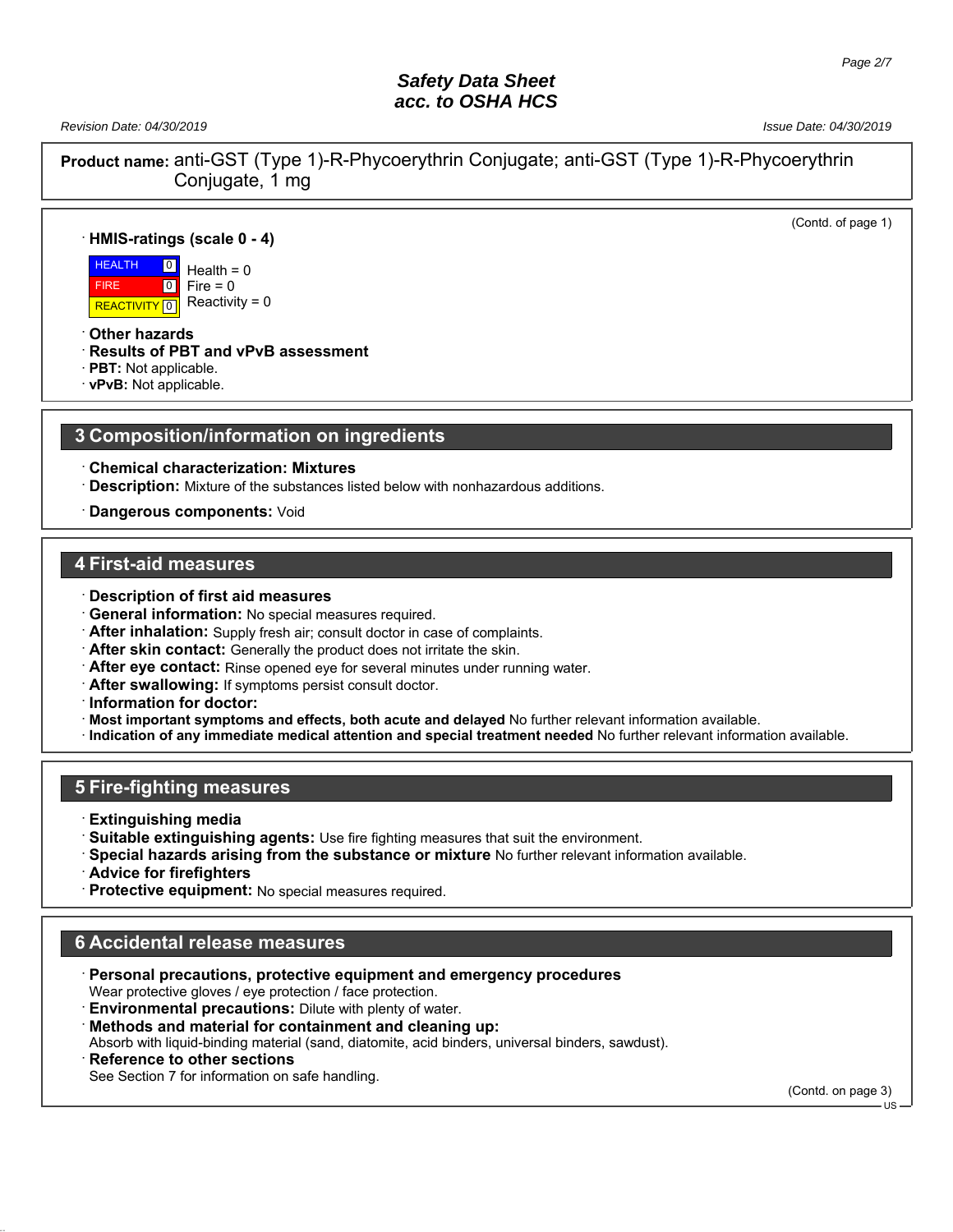*Revision Date: 04/30/2019 Issue Date: 04/30/2019*

**Product name:** anti-GST (Type 1)-R-Phycoerythrin Conjugate; anti-GST (Type 1)-R-Phycoerythrin Conjugate, 1 mg

| See Section 8 for information on personal protection equipment.<br>See Section 13 for disposal information.<br><b>Protective Action Criteria for Chemicals</b> | (Contd. of page 2)      |
|----------------------------------------------------------------------------------------------------------------------------------------------------------------|-------------------------|
| $PAC-1$ :                                                                                                                                                      |                         |
| 1185-53-1 2-amino-2-(hydroxymethyl)propane-1,3-diolhydrochloride                                                                                               | 12 mg/m $3$             |
| 87-86-5 pentachlorophenol                                                                                                                                      | 1 mg/m <sup>3</sup>     |
| $PAC-2$ :                                                                                                                                                      |                         |
| 1185-53-1 2-amino-2-(hydroxymethyl)propane-1,3-diolhydrochloride                                                                                               | 130 mg/ $m3$            |
| 87-86-5   pentachlorophenol                                                                                                                                    | 15 mg/ $m3$             |
| $PAC-3$ :                                                                                                                                                      |                         |
| 1185-53-1 2-amino-2-(hydroxymethyl) propane-1, 3-diolhydrochloride                                                                                             | 790 mg/m <sup>3</sup>   |
| 87-86-5   pentachlorophenol                                                                                                                                    | $150$ mg/m <sup>3</sup> |

# **7 Handling and storage**

· **Handling:**

· **Precautions for safe handling** Wear protective gloves / eye protection / face protection.

· **Information about protection against explosions and fires:** No special measures required.

- · **Conditions for safe storage, including any incompatibilities**
- · **Storage:**

· **Requirements to be met by storerooms and receptacles:** No special requirements.

- · **Information about storage in one common storage facility:** Not required.
- · **Further information about storage conditions:** None.
- · **Specific end use(s)** No further relevant information available.

## **8 Exposure controls/personal protection**

· **Additional information about design of technical systems:** No further data; see item 7.

· **Control parameters**

· **Components with limit values that require monitoring at the workplace:**

The product does not contain any relevant quantities of materials with critical values that have to be monitored at the workplace. · **Additional information:** The lists that were valid during the creation were used as basis.

· **Exposure controls**

· **Personal protective equipment:**

· **General protective and hygienic measures:** The usual precautionary measures for handling chemicals should be followed.

- · **Breathing equipment:** Not required.
- · **Protection of hands:**
- Wear protective gloves.

The glove material has to be impermeable and resistant to the product/ the substance/ the preparation.

Selection of the glove material on consideration of the penetration times, rates of diffusion and the degradation

· **Material of gloves** Wear suitable gloves.

#### · **Penetration time of glove material**

The exact break through time has to be found out by the manufacturer of the protective gloves and has to be observed.

(Contd. on page 4)  $\overline{18}$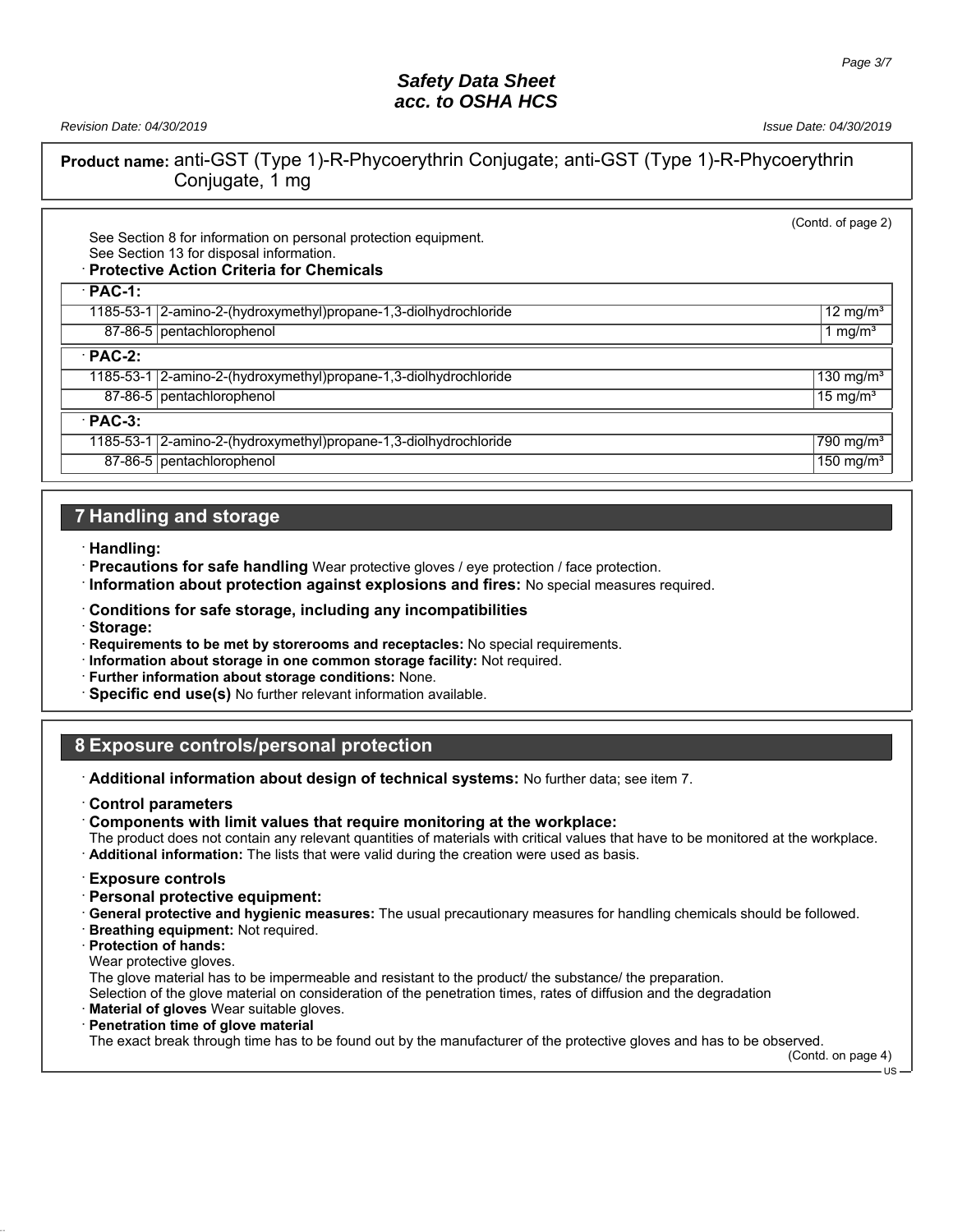*Revision Date: 04/30/2019 Issue Date: 04/30/2019*

(Contd. of page 3)

**Product name:** anti-GST (Type 1)-R-Phycoerythrin Conjugate; anti-GST (Type 1)-R-Phycoerythrin Conjugate, 1 mg

· **Eye protection:** Wear eye protection / face protection.

# **9 Physical and chemical properties**

| Information on basic physical and chemical properties    |                                               |
|----------------------------------------------------------|-----------------------------------------------|
| <b>General Information</b>                               |                                               |
| Appearance:                                              |                                               |
| Form:                                                    | Liquid                                        |
| Color:                                                   | Red                                           |
| Odor:                                                    | Odorless                                      |
| Odor threshold:                                          | Not determined.                               |
| pH-value at 20 °C (68 °F):                               | 8.2                                           |
| <b>Change in condition</b>                               |                                               |
| <b>Melting point/Melting range:</b>                      | Undetermined.                                 |
| <b>Boiling point/Boiling range:</b>                      | 100 °C (212 °F)                               |
| · Flash point:                                           | Not applicable.                               |
| Flammability (solid, gaseous):                           |                                               |
|                                                          | Not applicable.                               |
| <b>Decomposition temperature:</b>                        | Not determined.                               |
| Auto igniting:                                           | Product is not selfigniting.                  |
| Danger of explosion:                                     | Product does not present an explosion hazard. |
| <b>Explosion limits:</b>                                 |                                               |
| Lower:                                                   | Not determined.                               |
| Upper:                                                   | Not determined.                               |
| Vapor pressure at 20 °C (68 °F):                         | 23 hPa (17.3 mm Hg)                           |
| Density:                                                 | Not determined.                               |
| <b>Relative density</b>                                  | Not determined.                               |
| · Vapor density                                          | Not determined.                               |
| <b>Evaporation rate</b>                                  | Not determined.                               |
|                                                          |                                               |
| Solubility in / Miscibility with                         |                                               |
| Water:                                                   | Fully miscible.                               |
| Partition coefficient (n-octanol/water): Not determined. |                                               |
| Viscosity:                                               |                                               |
| Dynamic:                                                 | Not determined.                               |
| Kinematic:                                               | Not determined.                               |
|                                                          |                                               |
| ∴Solvent content:                                        |                                               |
| Water:                                                   | 98.9%                                         |
| <b>VOC content:</b>                                      | 0.00%                                         |
| <b>Other information</b>                                 | No further relevant information available.    |
|                                                          | <b>US</b>                                     |

(Contd. on page 5)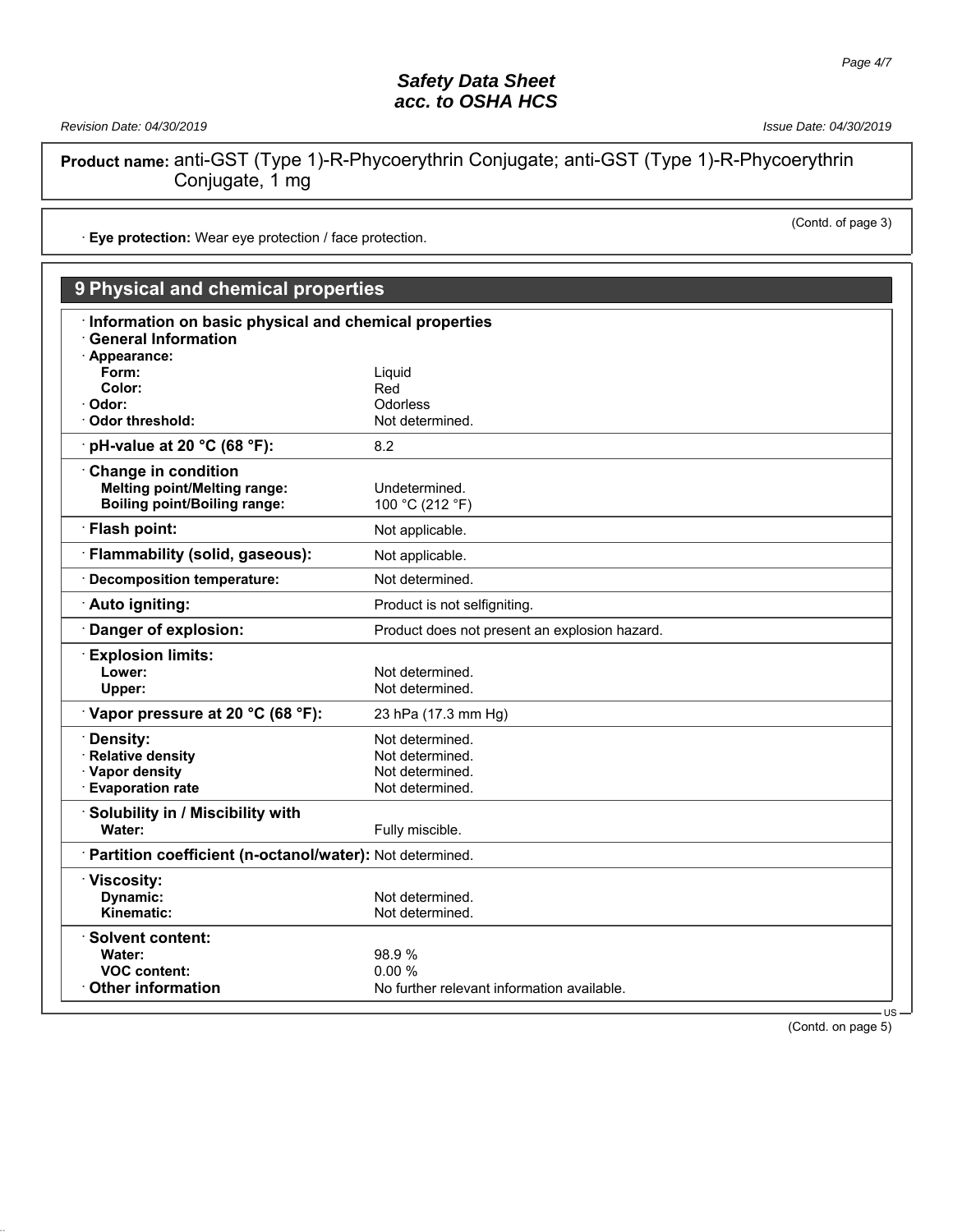*Revision Date: 04/30/2019 Issue Date: 04/30/2019*

**Product name:** anti-GST (Type 1)-R-Phycoerythrin Conjugate; anti-GST (Type 1)-R-Phycoerythrin Conjugate, 1 mg

(Contd. of page 4)

### **10 Stability and reactivity**

· **Reactivity** No further relevant information available.

- · **Chemical stability**
- · **Thermal decomposition / conditions to be avoided:** No decomposition if used according to specifications.
- · **Possibility of hazardous reactions** No dangerous reactions known.
- · **Conditions to avoid** No further relevant information available.
- · **Incompatible materials:** No further relevant information available.
- · **Hazardous decomposition products:** No dangerous decomposition products known.

### **11 Toxicological information**

- · **Information on toxicological effects**
- · **Acute toxicity:**
- · **Primary irritant effect:**
- · **on the skin:** May be harmful in contact with skin.
- · **on the eye:** No irritating effect.
- · **Sensitization:** No sensitizing effects known.
- · **Additional toxicological information:**

The product is not subject to classification according to internally approved calculation methods for preparations: When used and handled according to specifications, the product does not have any harmful effects according to our experience and the information provided to us.

· **Carcinogenic categories**

· **IARC (International Agency for Research on Cancer)**

87-86-5 pentachlorophenol 2B

· **NTP (National Toxicology Program)**

87-86-5 pentachlorophenol R

#### · **OSHA-Ca (Occupational Safety & Health Administration)**

None of the ingredients is listed.

### **12 Ecological information**

- · **Toxicity**
- · **Aquatic toxicity:** No further relevant information available.
- · **Persistence and degradability** No further relevant information available.
- · **Behavior in environmental systems:**
- · **Bioaccumulative potential** No further relevant information available.
- **Mobility in soil** No further relevant information available.
- · **Additional ecological information:**
- · **General notes:** Not hazardous for water.
- · **Results of PBT and vPvB assessment**
- · **PBT:** Not applicable.
- · **vPvB:** Not applicable.
- · **Other adverse effects** No further relevant information available.

(Contd. on page 6)

US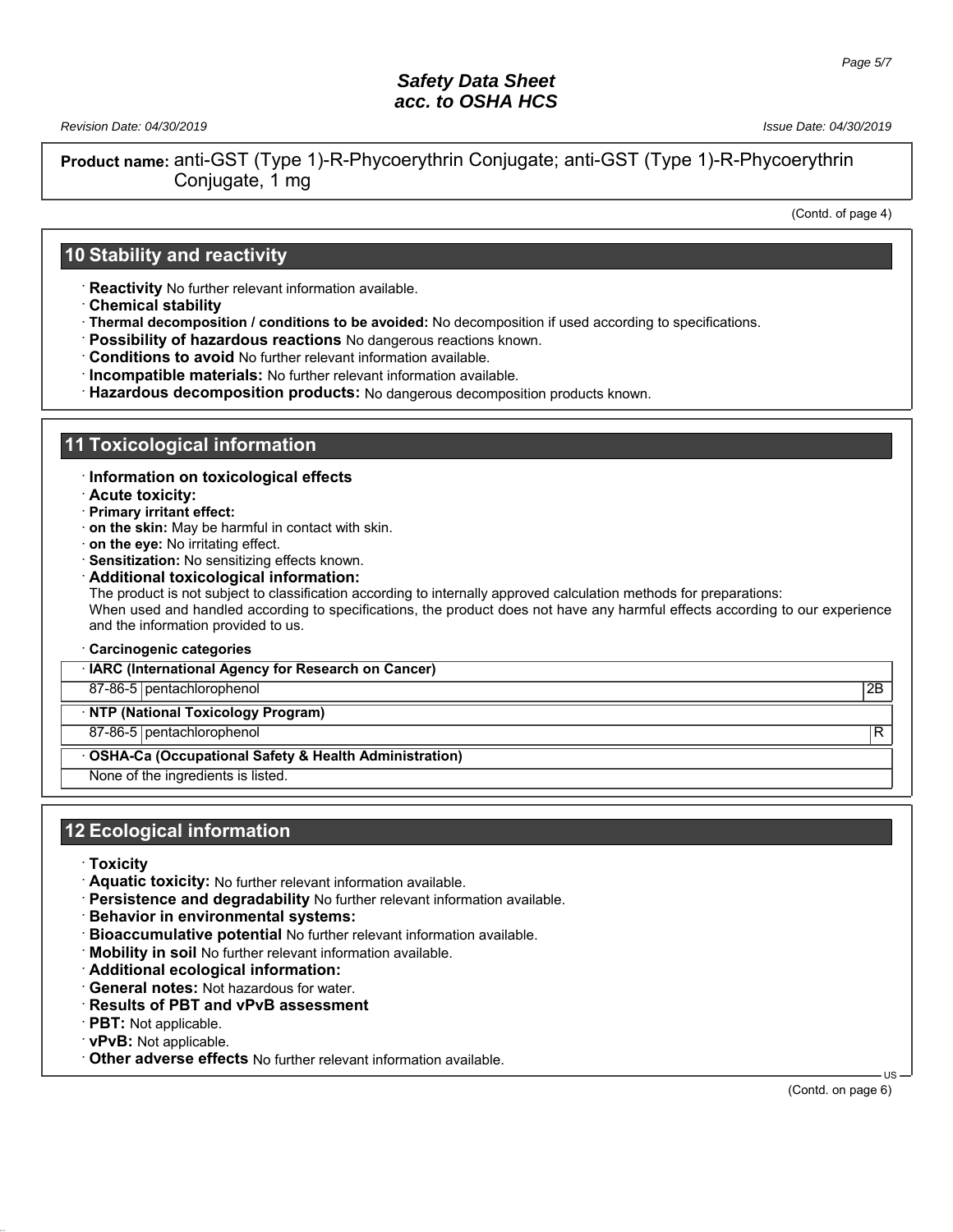*Revision Date: 04/30/2019 Issue Date: 04/30/2019*

**Product name:** anti-GST (Type 1)-R-Phycoerythrin Conjugate; anti-GST (Type 1)-R-Phycoerythrin Conjugate, 1 mg

(Contd. of page 5)

US

## **13 Disposal considerations**

· **Waste treatment methods**

· **Recommendation:** Dispose of contents/container in accordance with local/regional/national/international regulations.

· **Uncleaned packagings:**

· **Recommendation:** Disposal must be made according to official regulations.

· **Recommended cleansing agent:** Water, if necessary with cleansing agents.

| <b>14 Transport information</b>                                                          |                 |
|------------------------------------------------------------------------------------------|-----------------|
| Not Regulated, De minimis Quantities                                                     |                 |
| ∙ UN-Number<br>· DOT, ADN, IMDG, IATA                                                    | not regulated   |
| <b>UN proper shipping name</b><br><b>DOT, ADN, IMDG, IATA</b>                            | not regulated   |
| Transport hazard class(es)                                                               |                 |
| · DOT, ADN, IMDG, IATA<br>· Class                                                        | not regulated   |
| · Packing group<br>DOT, IMDG, IATA                                                       | not regulated   |
| <b>Environmental hazards:</b><br>$\cdot$ Marine pollutant:                               | <b>No</b>       |
| <b>Special precautions for user</b>                                                      | Not applicable. |
| <b>Transport in bulk according to Annex II of</b><br><b>MARPOL73/78 and the IBC Code</b> | Not applicable. |
| UN "Model Regulation":                                                                   | not regulated   |

## **15 Regulatory information**

· **Safety, health and environmental regulations/legislation specific for the substance or mixture** · **Sara** · **Section 355 (extremely hazardous substances):** None of the ingredients is listed. · **Section 313 (Specific toxic chemical listings):** 87-86-5 pentachlorophenol · **TSCA (Toxic Substances Control Act):** 7647-14-5 sodium chloride 1185-53-1 2-amino-2-(hydroxymethyl)propane-1,3-diolhydrochloride 87-86-5 pentachlorophenol 7732-18-5 water, distilled, conductivity or of similar purity (Contd. on page 7)